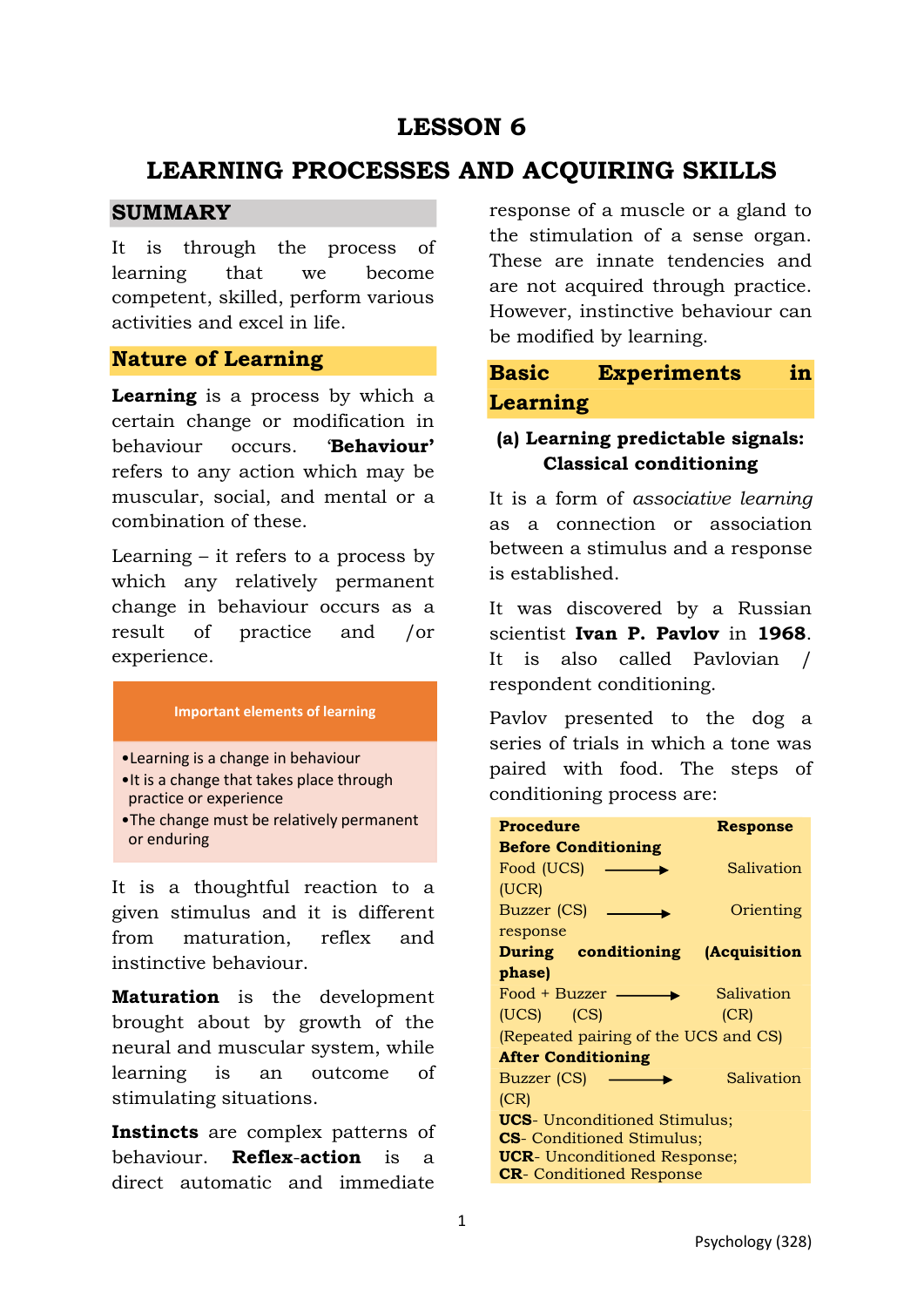The essential requirement for conditioning to take place is that the two stimuli shall occur together.

**Generalization-** If the same response occurs to two different stimuli which are somewhat similar it is a generalized response.

**Differentiation**- By further practice, individual can be trained to differentiate between stimuli.

**Extinction**- it is used One to make the organism forget a conditioned response by repeating new substitute stimulus without reinforcement. Like forgetting, extinction seems to be temporary. An extinct response is much more quickly relearned when the reinforcement is given than an altogether new response.

**Spontaneous recovery** – It is a tendency of responses to recover spontaneously. It is a kind of forgetting in reverse, a tendency to forget the extinction that has occurred. Basically, relearning occurs very fast, faster than the initial time to learn. This is spontaneous recovery.

#### **(b) Learning by consequences: Operant Conditioning**

B.F. Skinner speaks of operant behaviour as voluntary behaviour of an organism.

In this type of learning, reinforcement is dependent on the response of the organism. Since response is instrumental in getting the reinforcement, it is also known as **instrumental conditioning**.

Behaviour which is reinforced is likely to be repeated.

**Pigeon experiment** - A hungry pigeon is placed in a box which has a lighted button on the wall. It will peck at the button accidentally and immediately it will get a little grain. The pigeon eats and then continues its movement in the box. Once again it accidentally pecks the button and is reinforced with food. Finally, the pigeon will stop the random behaviour and will simply peck the button to get food as required. The pigeon has learned to peck the button to obtain food.

## **Applications of Operant Conditioning**

- I. Teaching new material in schools by means of programmed learning - a method by which in each correct step the learner is reinforced by response.
- II. Behaviour modification techniques for treating behaviourally disturbed children and adults.

## **Other Forms of Learning**

**Skill Learning -** Skill learning takes place in three stages –

- 1. Cognitive stage
- 2. Association stage
- 3. Automatic execution of the skill

**Verbal Learning –** The process of learning language is called verbal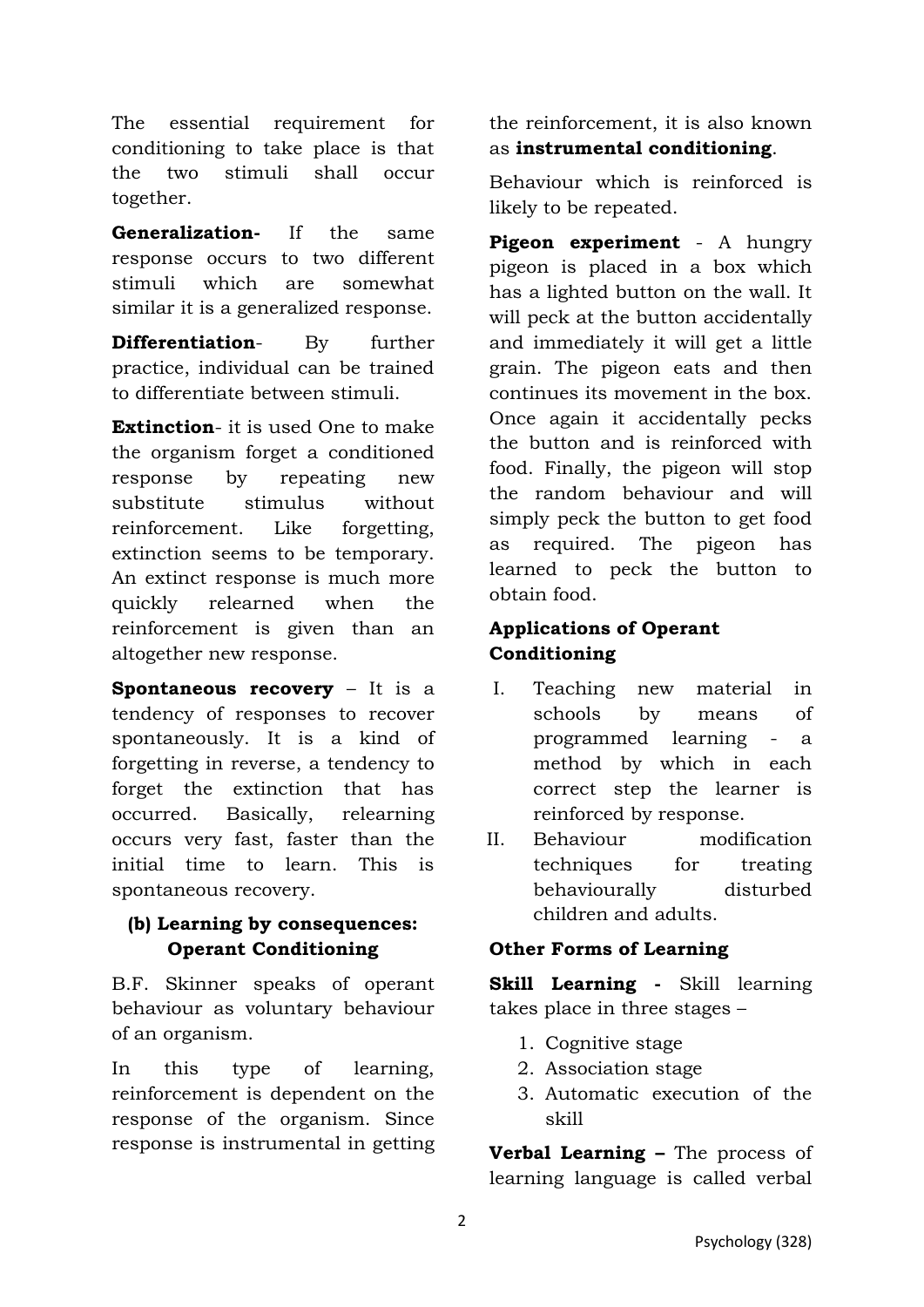learning. it involves learning to respond to words or with words. It is acquired through memorising, by repeating, recalling and recognising the material. Methods for Verbal learning-

- a. *Serial learning* the learner is asked to recall in the way the words were presented to him.
- b. *Free recall* it requires the learner to recall the words without regard to their order of presentation.
- c. *Paired associates* the verbal material is presented in pairs such as CRAT-BOOK.

**Concept Learning** – It involves both generalization and differentiation. An individual learns to distinguish between two or more stimuli which differ in some detail. Various words which are normally used to denote an object such as house, car, school, animal, doll and so on are examples of concepts.

**Social learning** - learning that is facilitated through social interactions with other individuals. Certain social responses are reinforced by the society if they are acceptable as per the norms of the society.

In addition to other mechanisms social learning involves 'imitation' of the role models which is a process by which individuals learn new behaviour by observing others, also called modelling or **observational learning**. In this process no direct reinforcement is involved.

#### **Learning Curve**

Learning can be measured by assessing the performance of an individual on a given task. The rate of learning, as normally measured by performance, can be represented graphically by placing the 'units of practice' on the X-axis (horizontal axis) and 'degree of learning' on the Y-axis (Vertical axis). The degree of learning is measured through markers such as percentage of correct responses, amount of time to achieve a goal.



*Curve* A- indicates slow learning initially, followed by rapid learning

*Curve* B- illustrating irregular learning

*Curve* C- Indicating slow learning initially, followed by rapid learning.

## **Factors Influencing Learning**

a) **Reinforcement** – it is anything that strengthens a response and increases the probability of its occurrence.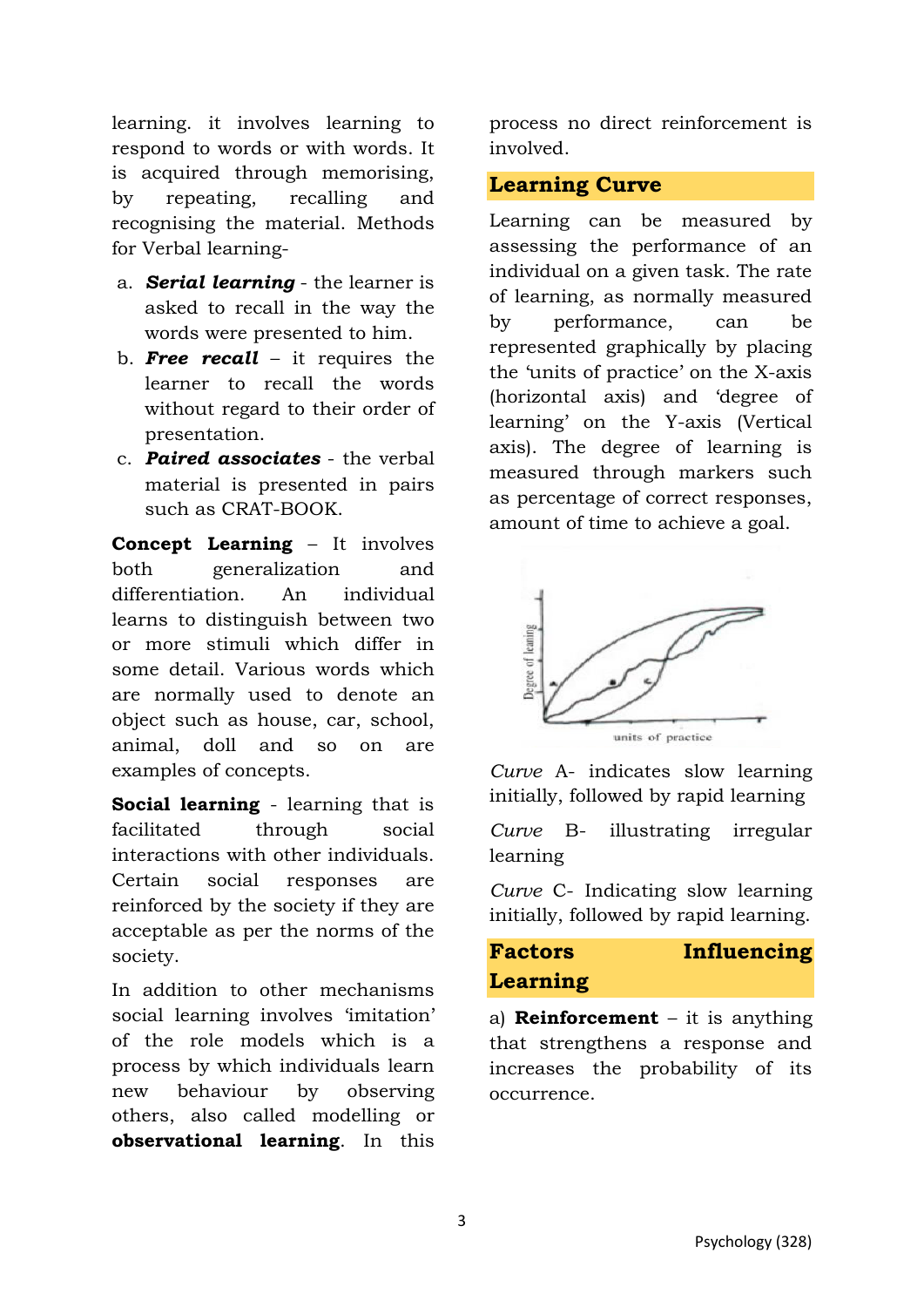

b) **Feedback or knowledge of results-** It is another motivational variable. If you are provided with knowledge of results or feedback, the efficiency of your learning is increased.

c) **Distribution of Practice** - In this method, the practice periods for a particular task are separated by lengthy rest periods or lengthy periods of practicing different activities or studying other material, rather than occurring close together in time.

d) **Whole and Part Learning** - Whole learning is often considered as an efficient method to learn the task particularly for fast learners and for short or meaningful material which is easily memorized as a whole. But if the content is very long it may first be learnt in parts and then as a whole.

e) **Meaningfulness** - The more meaningful the material; the fewer the trials or practice sessions are required to learn it.

f) **Interest and attitudes** - a favourable attitude towards the learning material and sincere effort to learn and remember it will enhance learning. If one feels that nothing worthwhile will result from learning something, one's rate or progress of learning will be poor.

## **Phenomena related to learning**

**Preparedness for Learning** Every organism is not equally ready or prepared to learn a given response. Organisms are differentially endowed with capability to respond. So, the possibility and ease of learning is determined by the degree of preparedness on the part of organisms for a given learning task. All organisms are not equally prepared for all responses or associations. This becomes one of the key determinants of learning.

**Learning disability** - It is a disorder which leads to difficulties in reading, writing, speaking, and doing mathematical exercises. These problems are found because of some problem in the central nervous system. It may be related to sensory impairment or some kind of mental/physical handicap. They may occur in children with average or superior intelligence.

## **Transfer of Learning**

Transfer of learning is the process of applying or carrying over the knowledge, skills, habits, attitudes or other responses from one learning situation, in which they were initially acquired, to a different learning situation.

#### **Types of Transfer of Learning**

**Positive** – What one has learnt in one subject or a task may facilitate learning in another subject or task. In positive transfer, the carry-over